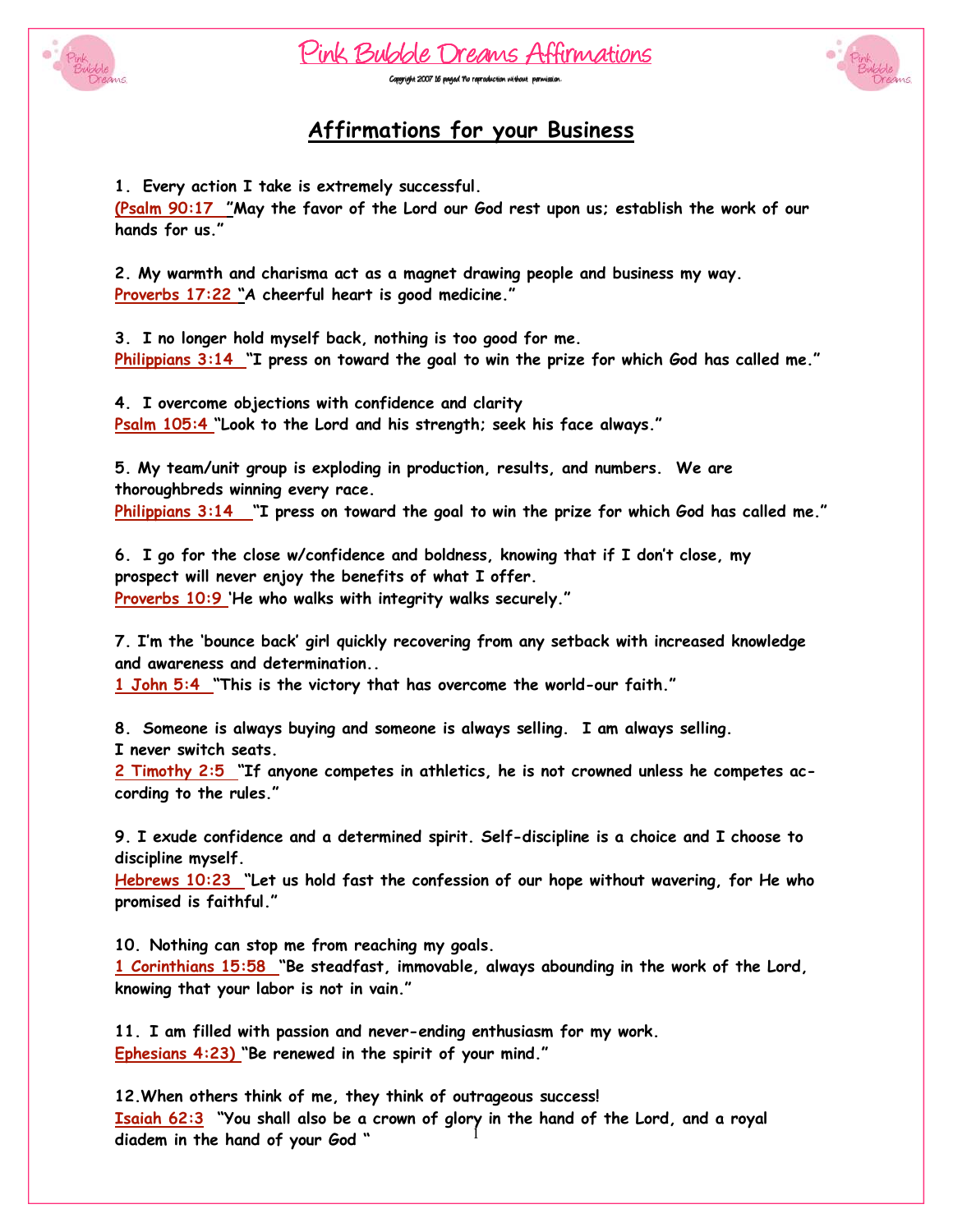

13. I am swift and timely in my follow-up. I never hesitate to make the next call. Isaiah 45:2 "I will go before you and make the crooked places straight"

14. I am steadfast and immovable, doubling and tripling my efforts to reach my goal. 1 Corinthians 15:58 "Be steadfast, immovable, always abounding in the work of the Lord, knowing that your labor is not in vain."

15. I choose to act with emotional stability knowing that my faith is stronger than any setback.

Hebrews 10:23 "Let us hold fast the confession of our hope without wavering, for He who promised is faithful."

16. My excellence and daily work habits demonstrates the Champion within. Ecclesiastes 9:10 "Whatever your hand finds to do, do it with all your might."

17. I am a powerfully disciplined woman. I choose to work in such a way that my work and results glorify God.

1 Peter 4:10) "God has given to each of you from his great variety of spiritual gifts. Manage them well so that God's generosity can flow through you."

18. My mind-blowing recruiting results in back to back record-breaking months. 1 Corinthians 15:57) "Thanks be to God, who gives us the victory through our Lord Jesus Christ."

19. I am victory -minded possessing everything needed to reach my goals. Exodus 15:2) "The Lord is my strength and my song, He is my God and I will praise Him."

20. I am a master of time management doing only that which moves me forward. Colossians 3:23 "Whatever you do, work at it with all your heart, as working for the Lord."

21. I am lovable, capable and confident. I trust in God and He leads me forward to victory. Proverbs 3:5 "Trust in the Lord with all of your heart, lean not on your own understanding, in all of your ways, acknowledge him and he will direct your path."

22. My energy level, commitment and faith in God blasts thru the face of impossibility.

Phil 4:13 "I can do all things through Christ who strengthens me."

23. Change is easy for me.

Col.3:3 "Set your mind on things above, not on things on the earth"

24. I have the heart of a champion. I am fully prepared to take on any and all challenges in my path.

Jeremiah 15:11 The Lord said, "Surely I will deliver you for a good purpose."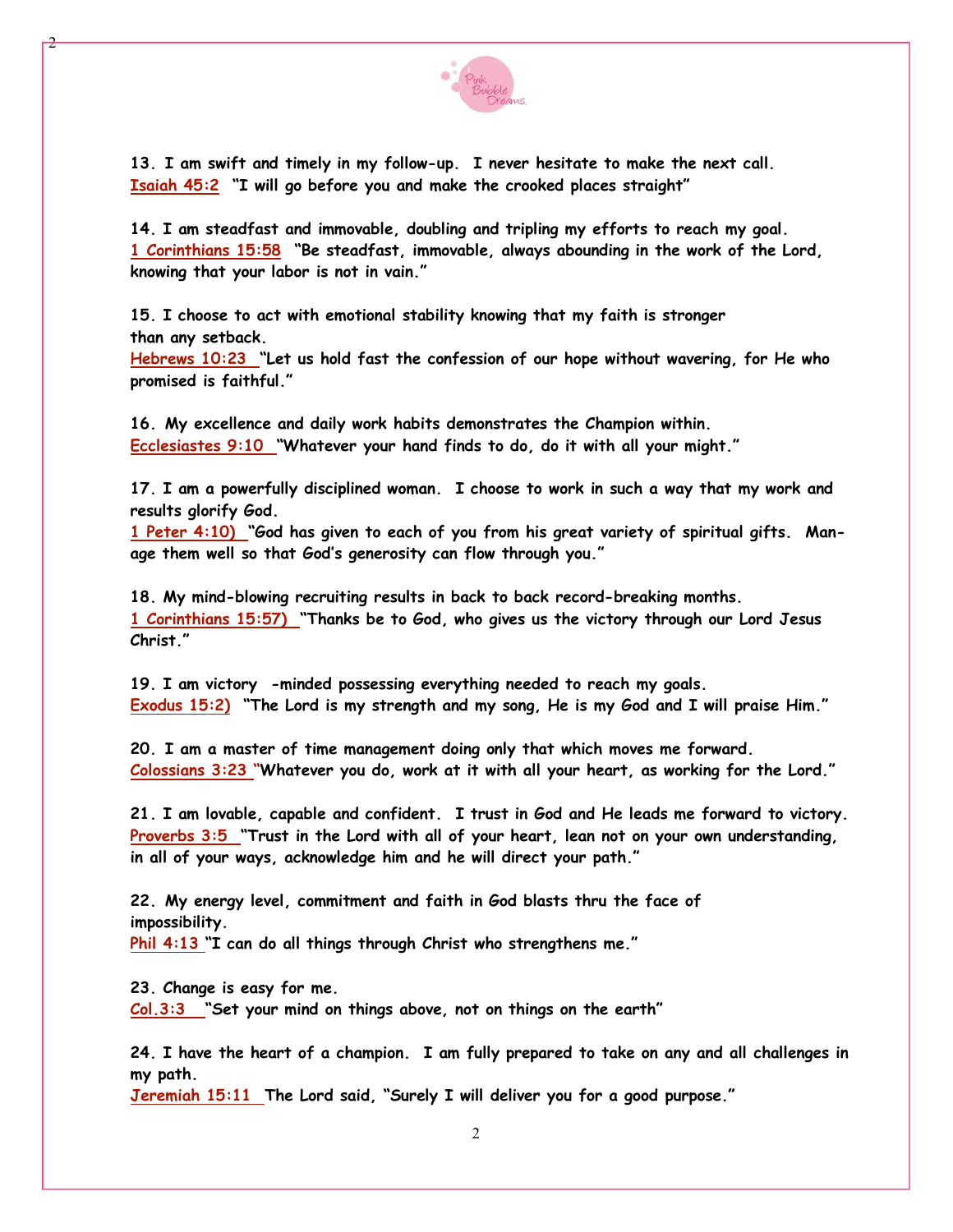

25. I see my victory. I am faith-filled, courageous and ready for action. 2 Cor 5:7 "For we walk by faith, not by sight."

26. Success is a well established pattern in my life.

Hebrews 12:1-2) "Let us run with endurance the race that is set before us, fixing our eyes on Jesus, the author and finisher of our faith."

27. My image is impeccable and professional. My confidence is strong and unwavering. I always see the bright side of every conversation because I choose to keep my attitude soaring!

Ephesians 5:15,16 "Be very careful, then, how you live-not as unwise but as wise, making the most of every opportunity."

28. I walk my talk.

Philippians 4:9 "Those things, which ye have both learned, and received, and heard, and seen in me, do: and the God of peace shall be with you."

29. I work with faithfulness, industriousness and integrity regardless of how I am treated by others and regardless of how I feel. My life is not up for committee vote therefore I choose the road less traveled by AND that makes all of the difference. Proverbs 10:9 "He who walks with integrity walks securely"

30. I am a channel of the Holy Spirit in my work place using the gifts of the Holy Spirit to bring people to the knowledge of the saving grace of Christ. Ephesians 3:12 "In whom we have boldness and access with confidence by the faith of Him."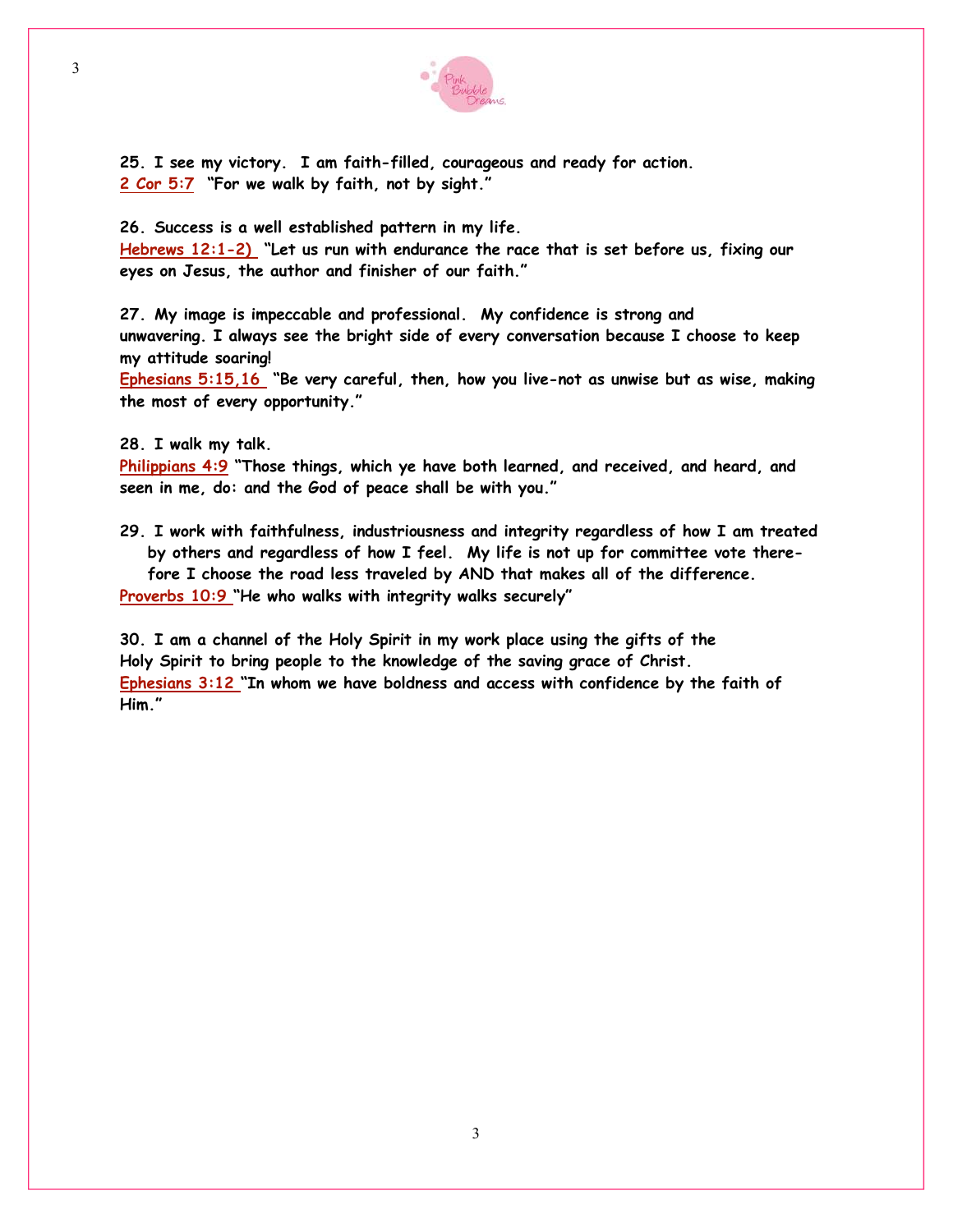

# **Affirmations for Spirituality**

1. I walk by faith and not by sight. Isaiah 26:4 "Trust in the Lord forever, for the Lord, the Lord, is the Rock eternal."

2. I can do all things through Christ who strengthens me. Philippians 4:13 "I can do all things through Christ who strengthen me."

3. I am always in the right place at the right time. I stay focused on the vision God has given me for my life.

Hebrews 6:12 " I was not disobedient to the vision from heaven"

4. I open myself to receive more blessings than I could ever ask, think, or desire. Blessings are chasing me down and overtaking me. Praise God!

Ephesians 3:20 "For He is able to do exceedingly and abundantly more than we could ever ask for think or desire."

5. Trouble has no place in me because God walks beside me. I refuse to compromise my life with stress, conflict or lack of any kind.

Proverbs 16:20 "Whoever gives heed to instruction prospers, and blessed is he who trusts in the Lord"

6. I have an attitude of gratitude.

Ephesians 5:20 " Giving thanks always for all things unto God and the Father in the name of or Lord Jesus Christ."

7. I know that God's plan for my life is awesome beyond my imagination. Jeremiah 29:11 "For I know the plans I have for you, says the Lord, thoughts and plans for welfare and peace and not for evil, to give you hope and a future."

8. I fully trust God with all the details of my life. Habakkuk 3:19 "The Sovereign Lord is my strength."

9. The joy of the Lord is my strength.

Habakkuk 3:19 "The Lord God is my strength, my personal bravery, and my invincible army; He makes my feet like hinds' feet and will make me to walk and make progress upon my high places."

10. My feet are planted on this rock and I will not be shaken. Corinthians 15:58 "Be steadfast, immovable, always abounding in the work of the Lord. knowing that your toil is not in vain in the Lord."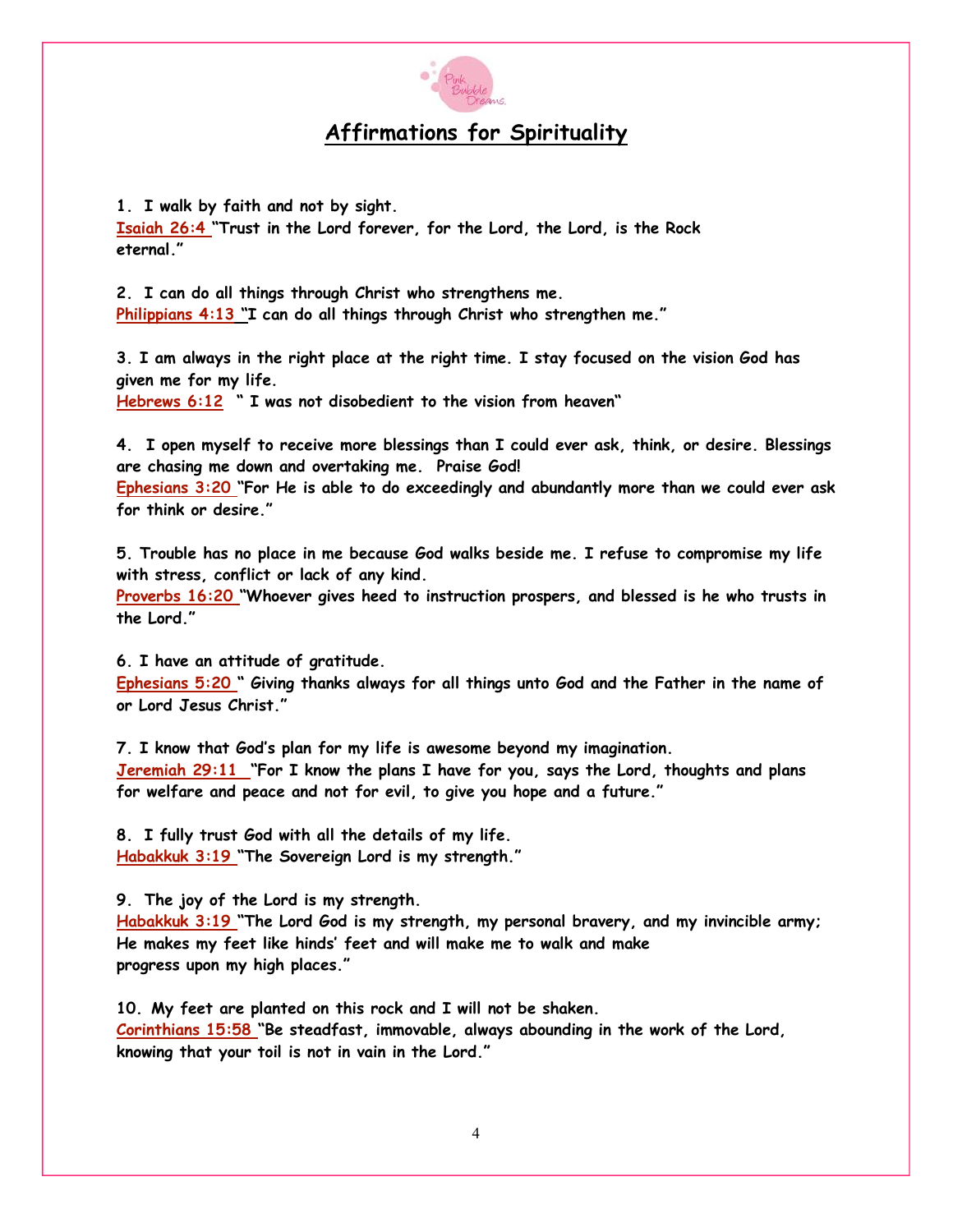

11. I laugh at the face of impossibility knowing that all things are possible with God.

Mark 10:27 "And Jesus looking upon them saith, "With men it is impossible, but not with God: for with God all things are possible."

12. Miracles are common in my life. I thank God daily that I prosper even as my soul prospers.

Job 5:9 "The Lord performs wonders that cannot be fathomed, miracles that cannot be counted "

13. My belief is unshakable. Hebrews 13:5 "For he hath said, "I will never leave thee, nor forsake thee."

14. I feel God's direction every moment of every hour of every day. Psalm 55:22 "Cast your cares on the Lord and he will sustain you."

15. I am a conduit of Christ's love.

Isaiah 6:8 I heard the voice of the Lord saying, "Whom shall I send, and who will go for us?" Then said I, "here I am; send me."

16. I am the daughter of a King and have no problem receiving all He has in store for me. Abundance is God's will for me and I will not settle for less.

Proverbs 13:11 "Wealth acquired unjustly will diminish; but he who gathers justly shall increase his wealth."

17. I love myself and appreciate my uniqueness as a reflection of God's love for me. I am predestined for greatness Numbers 6:24-25 "The Lord bless you and keep you; the Lord make his face shine upon you and be gracious to you."

18. With God as my anchor, all things are possible. Philippians 3:14 "I press on toward the goal to win the prize for which God has called me"

19. God is the source for all of my supply and His supply is unfathomable. Colossians 3:23 "Whatever you do, work at it with all your heart, as working for the Lord"

20. I thank the Holy Spirit for increasing my awareness in the areas of my thoughts, actions, and words that are not in line with God's best for me. Proverbs 19-21: "Many are the plans in a man's heart; but it is the Lord's purpose that prevails."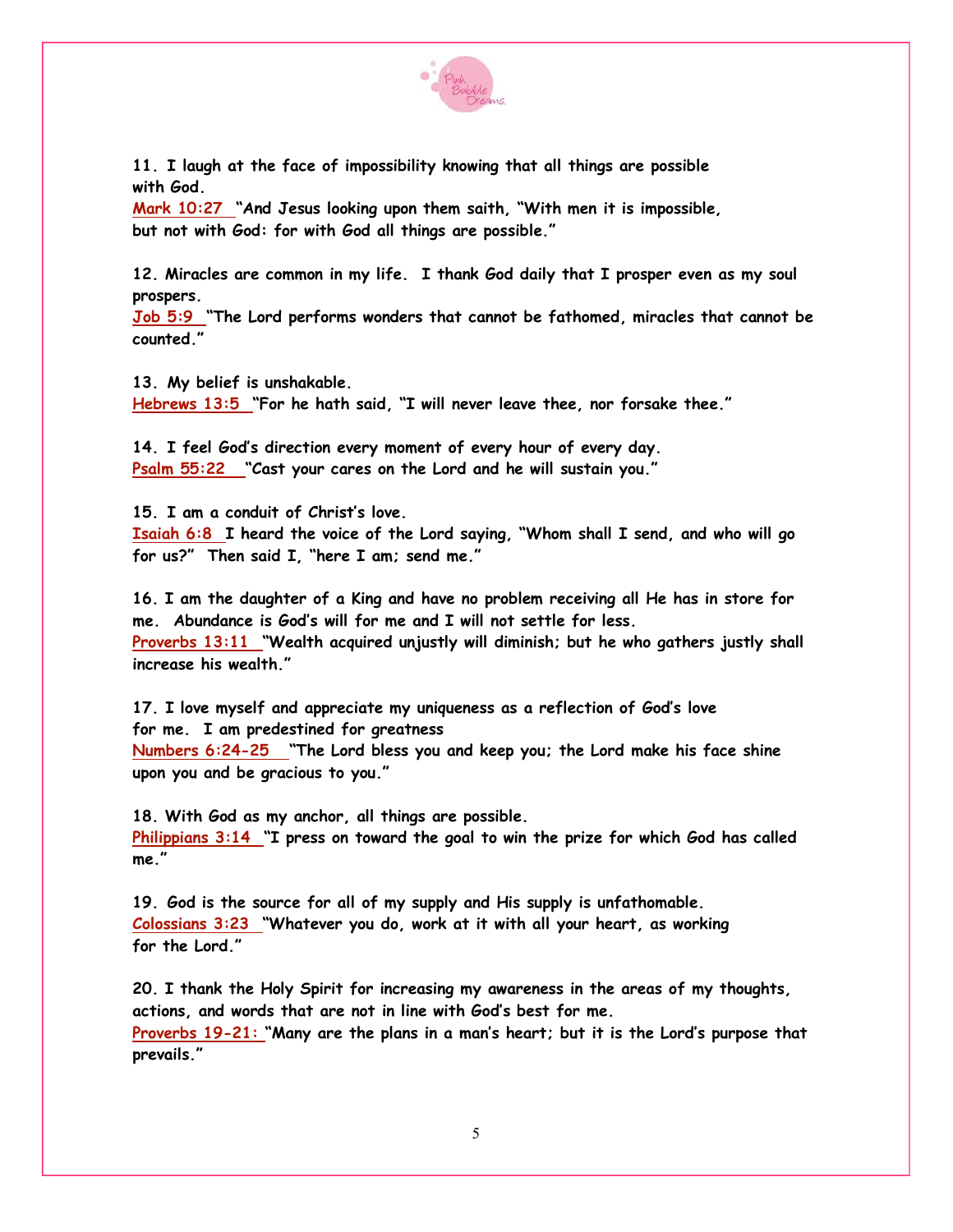

21. I release and I let go-I am open to God's flow.

James 1:17 "Every good and perfect gift is from above, coming down from the Father of the heavenly lights."

22. I release any patterns of thoughts that do not reflect God's highest and best for me.

Isaiah 2:5 "Let us walk in the light of the Lord."

23. I use obstacles as opportunities to show others how God can work thru me and thru the obstacles to perform His miracles.

 $Galatians 6:9$  "And let us not grow weary in well-doing, for in due season we shall reap, if we do not lose heart. "

24. My eyes show the love of Christ. I see Christ in everyone I meet and I treat each person with dignity and respect.

1 Peter 3:4 "A gentle and quiet spirit is of great worth in God's sight."

25. All the angels in Heaven surround me with confidence as I go about my day. Psalm 57:11 "Be exalted, O God, above the heavens; let your glory be over all the earth"

26. I thank God for giving me the words to say in every situation that line up with His word. My words are containers carrying joy, energy, enthusiasm to everyone I meet. My words act like magnets attracting success to me!

2 Timothy 4:2 Correct, rebuke and encourage with great patience and careful instruction.

27. I am an eagle, my strength comes from God. Numbers: 6:26 "The Lord turn his face toward you and give you peace."

28. I will not limit God's power by my own unbelief. I resolve to walk by faith not by sight.

Psalm  $18:35$  "Thou hast also given me the shield of thy salvation and thy right hand upholds me and thy gentleness makes me great."

29. I place my confidence in the strength of God's right hand because He promises to be with me wherever I go.

Joshua 1:9 "Have not I Commanded you? Be strong, vigorous, and very courageous. Be not afraid, neither be dismayed, for the Lord your God is with you wherever you go."

30. My vision comes from the Lord. I am a woman of courage and conviction. I follow and fulfill my vision. I always finish what I start.

Proverbs 3:18 "She is a tree of life to those who lay hold on her and happy is everyone who holds her fast."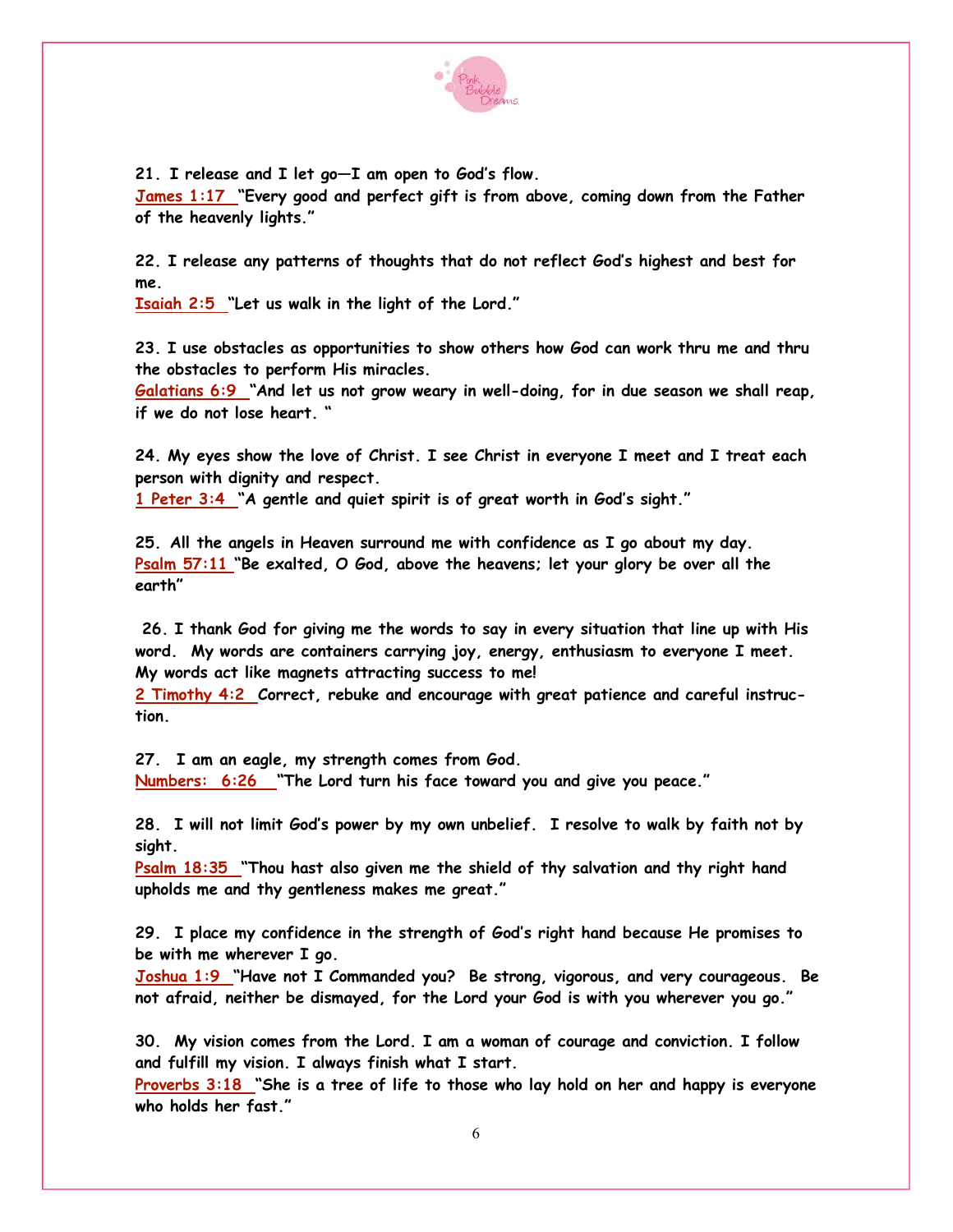

## **Affirmations for Health**

1. I breathe in commitment and breathe out excuses.

Romans 8:2 "For the law of the Spirit of life in Christ Jesus has made me free from the law of sin and death."

2. I choose foods that nurture my health.

Deuteronomy 7:15 "And the LORD will take away from you all sickness, and will afflict you with none of the terrible diseases of Egypt which you have known, but will lay them on all those who hate you."

3. I am full of energy.

Romans 8:11 "But if the Spirit of Him who raised Jesus from the dead dwells in you, He who raised Christ from the dead will also give life to your mortal bodies through His Spirit who dwells in you."

4. I think quickly and accurately.

Deuteronomy 11:21 "That your days may be multiplied, and the days of your children, in the land which the LORD swore unto your fathers to give them, as the days of heaven upon the earth."

5. I nurture my body through exercise and wise food choices.

2 Corinthians 4:10-11 "Always bearing about in the body the dying of the Lord Jesus that the life also of Jesus might be made manifest in our body. For we which live are always delivered unto death for Jesus' sake, that the life also of Jesus might be made manifest in our mortal flesh."

6. Every day in every way I am stronger and more flexible.

Psalm 42:11 "Why art thou cast down, O my soul? and why art thou disquieted within me? Hope thou in God: for I shall yet praise him, who is the health of my countenance, and my God."

7. I enjoy exercise. Exercise is a priority on my schedule.

2 Thessalonians 3:3,5 "The Lord is faithful, and he will strengthen and protect you. May the Lord direct your hearts into God's love and Christ's perseverance."

8. It's easy for me to find time for exercise.

Romans 8:11 "But if the Spirit of Him who raised Jesus from the dead dwells in you, He who raised Christ from the dead will also give life to your mortal bodies through His Spirit who dwells in you."

9. I am alive, alert and ready for my next opportunity.

Romans 8:32 "He that spared not his own Son, but delivered him up for us all, how shall he not with him also freely give us all things?"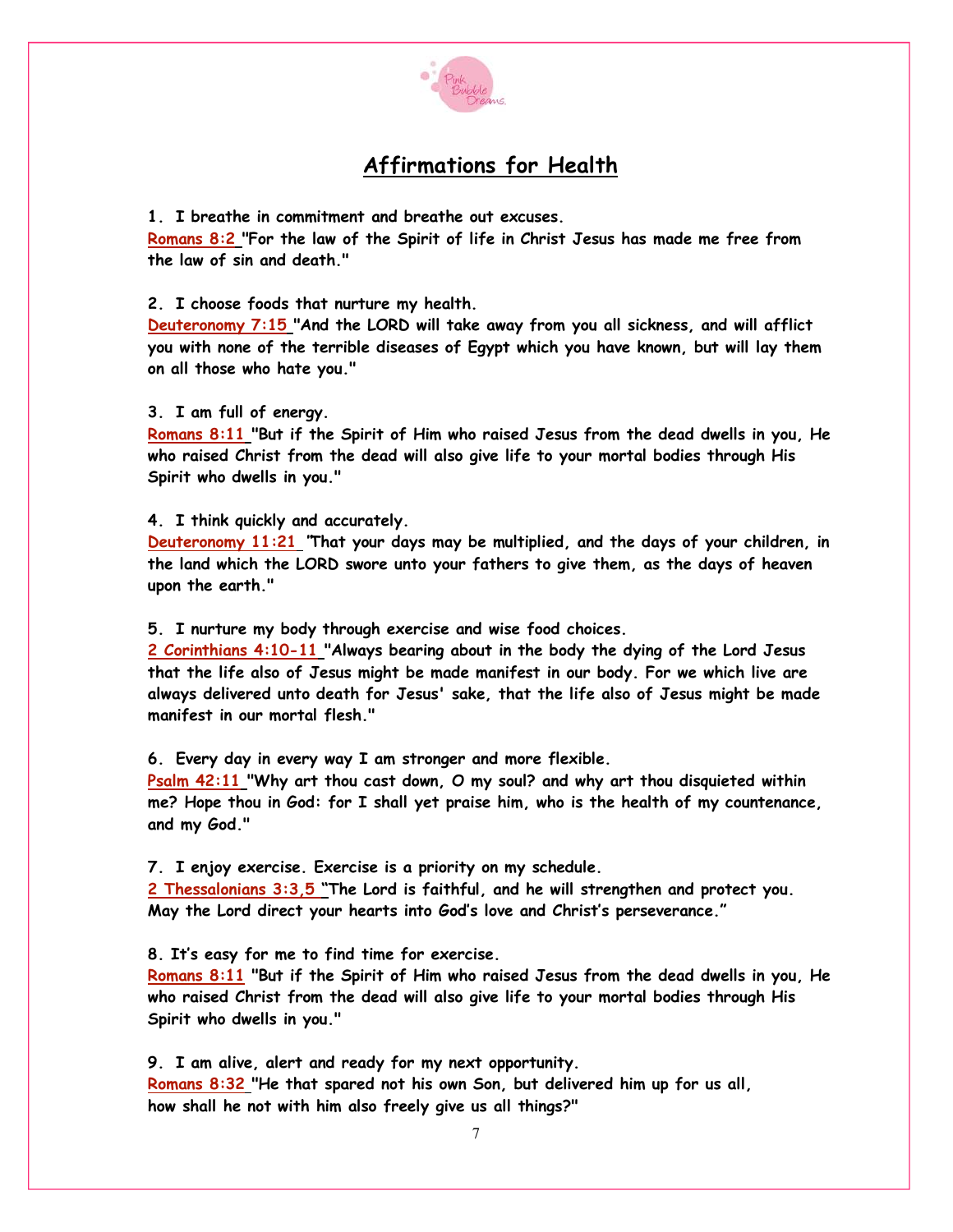

10. Health consciousness is a way of life for me.

Mark 16:17-18 "And these signs shall follow them that believe; In my name. they shall lay hands on the sick, and they shall recover."

11. I operate at my full potential.

Hebrews 7:25 "Because Jesus has become the guarantee of a better covenant, "Therefore He is also able to save to the uttermost those who come to God through Him, since He always lives to make intercession for them."

12. When people think of me they think of energy and joy. Jeremiah 30:17 "For I will restore health unto you, and I will heal you of your wounds, saith the Lord."

13. I take time to rest knowing that adequate rest equals success.  $P_{\text{Salm}}$  34:19 "Many are the afflictions of the righteous, but the LORD delivers him out of them all."

14. My energy level attracts opportunity.

Isaiah 53:4-5 "Surely He hath borne our griefs and carried our sorrows yet we did esteem Him stricken, smitten of God and afflicted. But He was wounded for our transgressions. He was bruised for our iniquities; the chastisement of our peace was upon Him; and by His stripes we are healed."

15. I am fully alive, alert and ready for my next miracle.

Jeremiah 33:6 "Behold, I will bring you health and cure, and I will cure you, and will reveal unto you the abundance of peace and truth."

16. Saying "no" to sweets, fats and sodium is easy for me. Matthew 18:19 "Again I say to you that if two of you agree on Earth concerning anything that they ask, it will be done for them by My Father in heaven."

17. My commitment to health is non-negotiable.

Psalm 41:3 "The Lord will sustain, refresh, and strengthen him on his bed of languishing; all his bed You will turn, change, and transform in his illness."

18. Anxiety and worry have no residence in my mind.

1Thessalonians 5:23 "And the very God of peace sanctify you wholly; and I pray God your whole spirit and soul and body be preserved blameless unto the coming of our Lord Jesus Christ

19. I keep my mind in perfect peace knowing that God is in charge. (Is.26:3 "You will keep her in perfect peace whose mind is stayed on You."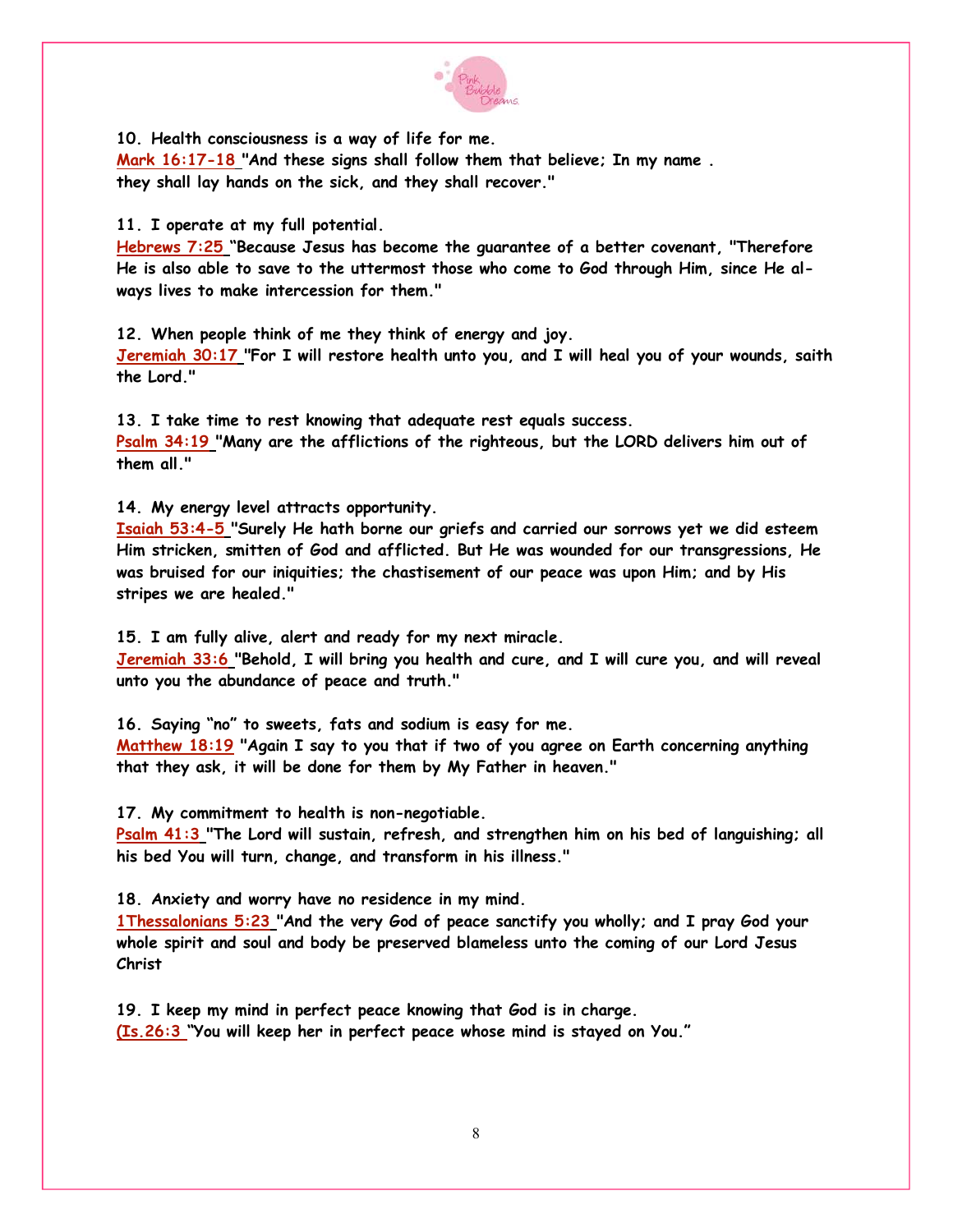

20. I operate my day with calmness and in peace knowing that God is in charge. Psalm 103:2-3 "Bless the Lord, O my soul, and forget not all His benefits: Who forgiveth all thine iniquities; who heals all thy diseases"

21. I command my body to get in line with your word Lord.

3 John 2 "Beloved, I wish above all things that thou mayest prosper and be in health, even as thy soul prospereth."

22. I eat only what is sufficient for a healthy body. I have temperance and self-control.

Jeremiah 17:14 "Heal me, O LORD, and I shall be healed; save me, and I shall be saved: for thou art my praise

23. My body is the temple of the Holy Spirit. Jesus is Lord over my spirit, soul and body. Acts 5:16 "Also a multitude gathered from the surrounding cities to Jerusalem, bringing sick people and those who were tormented by unclean spirits, and they were all healed.

24. I am redeemed from the curse of illness and disease.

James 5:14-15 "Is any sick among you? Let him call for the elders of the church; and let them pray over him, anointing him with oil in the name of the Lord: And the prayer of faith shall save the sick, and the Lord shall raise him up; and if he have committed sins, they shall be forgiven him."

25. I refuse to tolerate any symptoms of ill health.

Matthew 18:18 "Verily I say unto you, whatsoever you shall bind on earth shall be bound in heaven: and whatsoever you shall loose on earth shall be loosed in heaven."

26. The word of God imparts soundness of mind and wholeness in my body and spirit. Luke 10:19 "Behold, I give unto you power (authority) to tread on serpents and scorpions, and over all the power of the enemy: and nothing shall by any means hurt you."

27. I wear the armor of God and I am protected from sickness. Health and healing is my covenant right.

Isaiah 41:10 "So do not fear, for I am with you; do not be dismayed, for I am your God. I will strenathen you and help you; I will uphold you with my righteous right hand "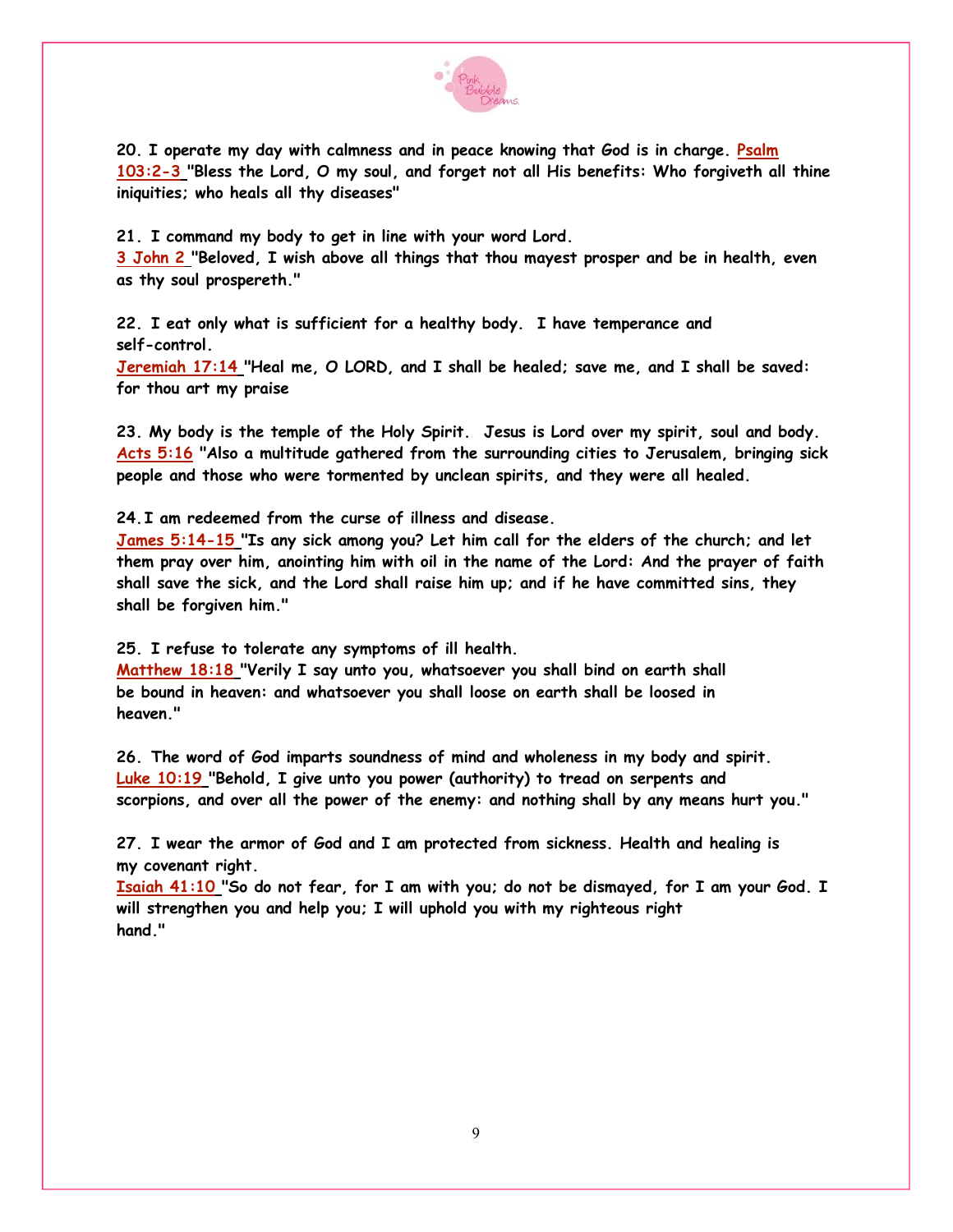

28. I stand in full assurance that I have health and healing in the name of Jesus. Isaiah 54:17 "No weapon formed against you shall prosper, and every tongue which rises against you in judgment YOU shall condemn. This is the heritage of the servants of the LORD, and their righteousness is from Me," says the LORD."

29. My mind is calm because I abide in my Father's words and they abide in me. Acts 5:16 "Also a multitude gathered from the surrounding cities to Jerusalem, bringing sick people and those who were tormented by unclean spirits, and they were all healed.

30. I walk, I take the stairs, I always choose exercise over ease. Hebrews 7:25 Because Jesus has become the guarantee of a better covenant "Therefore He is also able to save to the uttermost those who come to God through Him, since He always lives to make intercession for them."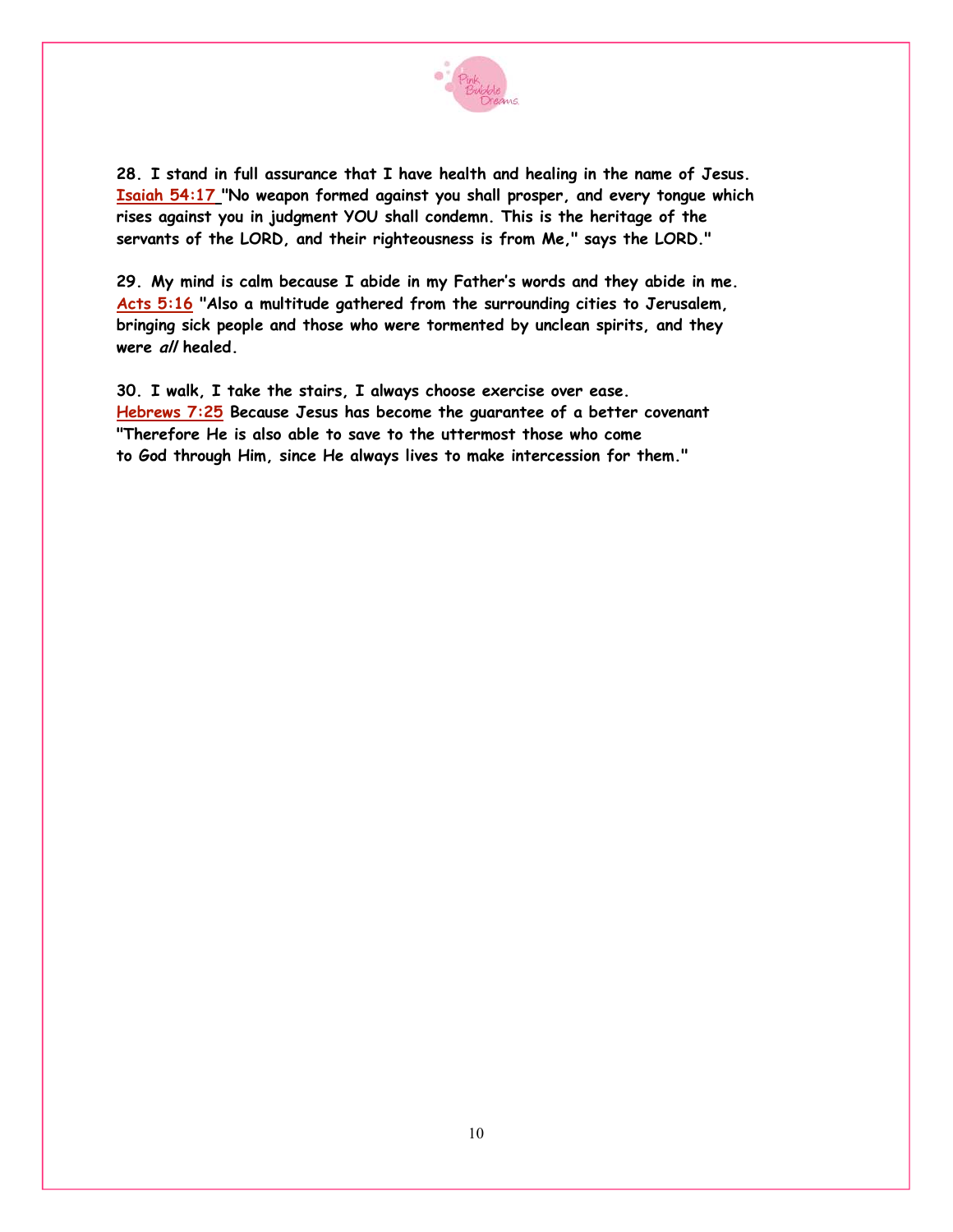

#### **Affirmations for Finance**

1. I own money, money does not own me.

 $P_{\text{Salm}}$  72:12 - "For he will deliver the needy who cry out, the afflicted who have no one to help."

2. My bills are paid in full with plenty left over for investment and fun. Proverbs 23:4 - "Do not wear yourself out to get rich; have the wisdom to show restraint."

3. Money is a tool and I use it wisely.

Psalm 12:5 - "Because of the oppression of the weak and the groaning of the needy, I will now arise," says the Lord. "I will protect them from those who malign them."

4. Money comes to me easily and effortlessly.

James 2:5 - "Listen, my dear brothers; Has not God chosen those who are poor in the eyes of the world to be rich in faith and to inherit the kingdom he promised those who love him?"

5. My investment portfolio grows exponentially beyond all of my wildest dreams Ecclesiastes 4:6 - "Better one handful with tranguility than two handfuls with toil and chasing after the wind."

6. I am a multi-millionaire.

1 Timothy 6:17 - "Command those who are rich in this present world not to be Arrogant."

7. Millions are seeking me now.

1 Timothy 6:19 - "In this way they will lay up treasure for themselves as a firm foundation for the coming age, so that they may take hold of the life that is truly life."

8. I am generous with others as God is generous with me. Romans 2:11 "For there is no partiality with God."

9. I am thrilled that my tithe increases every month. Proverbs 3:9-10 "Honor the Lord with your capital and sufficiency and with the first fruits of all your income."

10. I sow into the lives of others because my life overflows with money. Genesis 1:28 "Then God blessed them, and God said to them, "Be fruitful and multiply; fill the earth and subdue it; have dominion over the fish of the sea, over the birds of the air, and over every living thing that moves on the earth."

11. I am a wealthy woman.

Exodus 19:5 "Now therefore, if you will indeed obey My voice and keep My covenant, then you shall be a special treasure to Me above all people; for all the earth is Mine."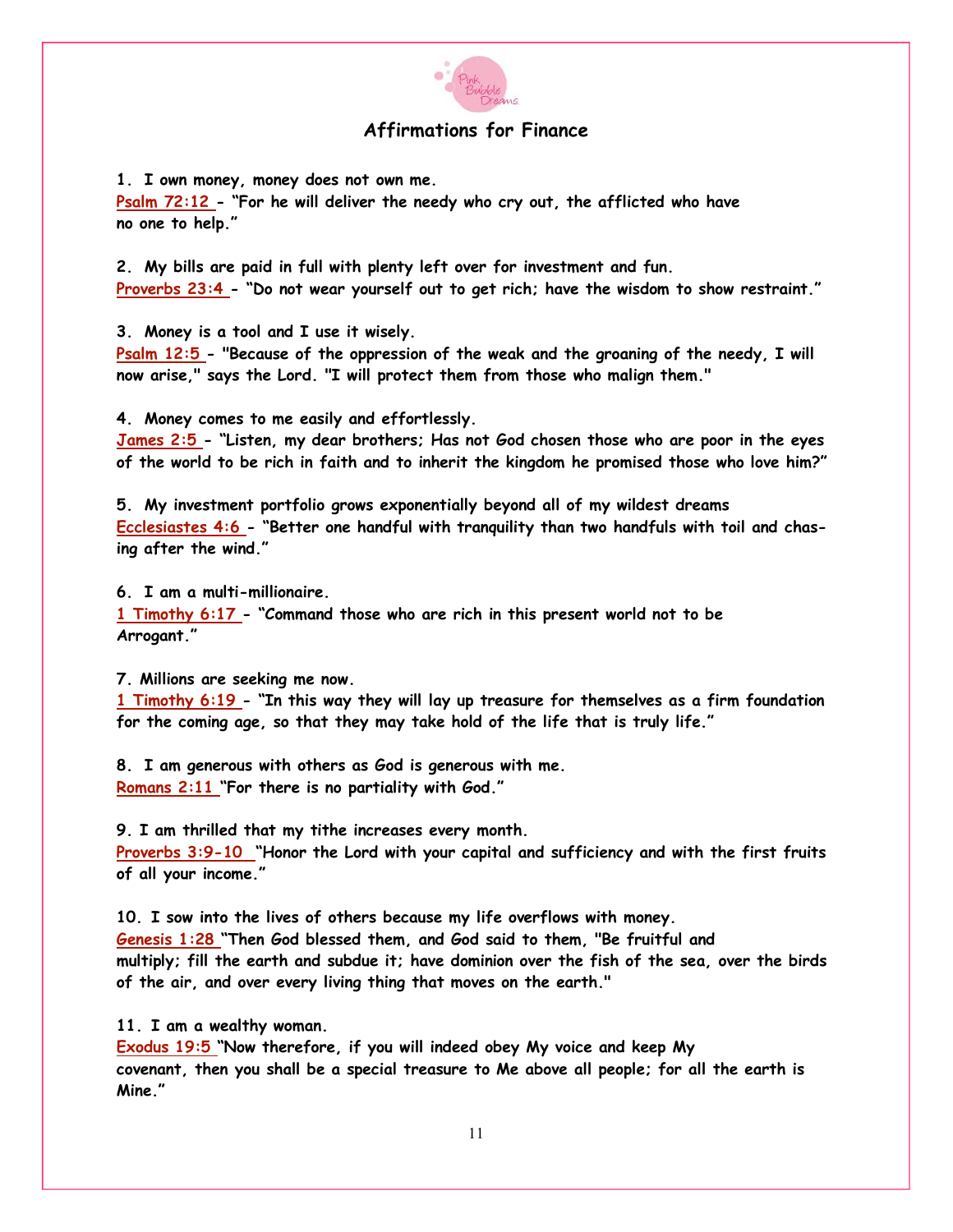

12. I remember the Lord because He is the One who gives me the power to obtain wealth. Deuteronomy 8:18 "And you shall remember the Lord your God, for it is He who gives you power to get wealth, that He may establish His covenant which He swore to your fathers, as it is this day.

13. I have more than enough to do all that God has called me to do with enough left over to bless others.

Judges 18:10 "When you go, you will come to a secure people and a large land. For God has given it into your hands, a place where there is no lack of anything that is on the earth."

14. I believe I receive a double portion in every aspect of my life.

1 Kings 2:3 "And keep the charge of the Lord your God: to walk in His ways, to keep His statutes, His commandments, His judgments, and His testimonies, as it is written in the Law of Moses, that you may prosper in all that you do and wherever you turn".

15. I spend my days in prosperity and have an abundant life style because I obey and serve the Lord.

 $Job 36:11-12$ 

16. My prosperous life serves as an example for others to put God first in their life and business.

1 Chronicles 29:12 "Both riches and honor come from You, and You reign over all. In Your hand is power and might; in Your hand it is to make great and to give strength to all."

17. I put my trust in God who is the source of my wealth. Proverbs 22:4 "By humility and the fear of the Lord are riches and honor and life."

18. I believe that God is the source of all my supply and I act like it! Matthew 6:33 "But seek first the kingdom of God and His righteousness, and all these things shall be added to you."

19. I am a money magnet.

Mark  $11:24$  "Therefore I say to you, whatever things you ask when you pray, believe that you receive them, and you will have them."

20. I slam the door on lack and poverty. John 16:24 "Until now you have asked nothing in My name. Ask, and you will receive, that your joy may be full."

21. I make wise money choices.

2 Corinthians 9:8 "And God is able to make all grace abound toward you, that you, always having all sufficiency in all things, have an abundance for every good work."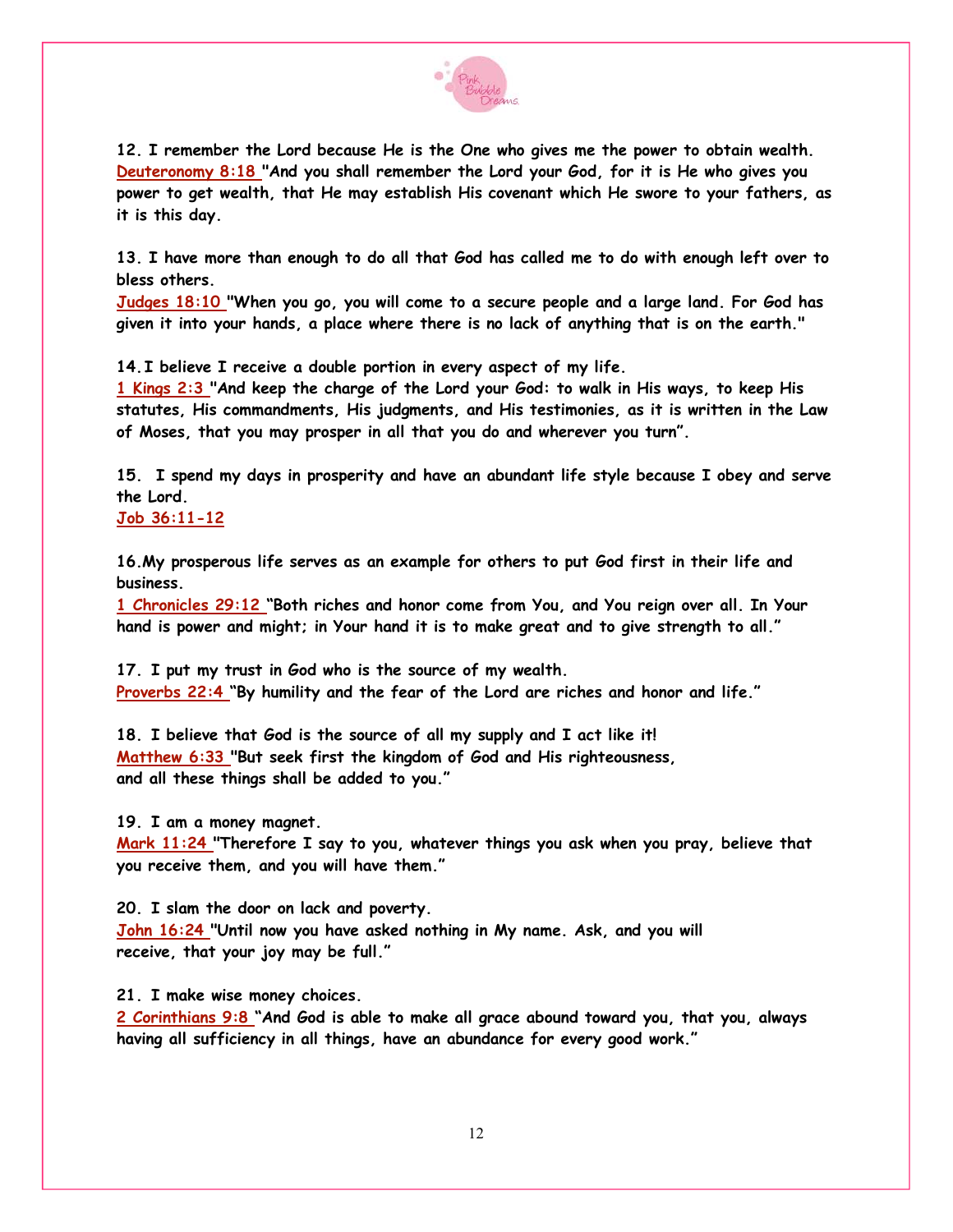

22. I stay open and alert for opportunities to increase my wealth. Philippians 4:19 "And my God shall supply all your need according to His riches in glory by Christ Jesus."

23. I enlist the help of the Lord to achieve the greatest results possible. James 1:25 "But he who looks into the perfect law of liberty and continues in it, and is not a forgetful hearer but a doer of the work, this one will be blessed in what he does."

24. My thoughts are conducive to gathering wealth and all the benefits associated with it. Luke 6:38 "Give, and it will be given to you: good measure, pressed down, shaken together, and running over will be put into your bosom. For with the same measure that you use, it will be measured back to you."

25. I make decisions daily that attract wealth to me.

Mark 10:30 "Who shall not receive a hundredfold now in this time--houses and brothers and sisters and mothers and children and lands, with persecutions--and in the age to come, eternal life.

26. I enjoy making money. Money is fun.

Zechariah 8:12 "For the seed shall be prosperous, the vine shall give its fruit, the ground shall give her increase, and the heavens shall give their dew. I will cause the remnant of this people to possess all these things."

27. People look to me as a model of financial success.

Joel 2:26 "You shall eat in plenty and be satisfied, and praise the name of the Lord your God, who has dealt wondrously with you; and My people shall never be put to shame."

28. I look forward to blessing others with my wealth.

Isaiah 48:17 "Thus says the Lord, your Redeemer, the Holy One of Israel: "I am the Lord your God, Who teaches you to profit, Who leads you by the way you should go."

29. I have a wealthy mind-set.

Proverbs 28:25 "He who is of a proud heart stirs up strife, but he who trusts in the Lord will be prospered."

30. I am a good steward of money.

Proverbs 22:9 "He who has a bountiful eye will be blessed, for he gives of his bread to the poor."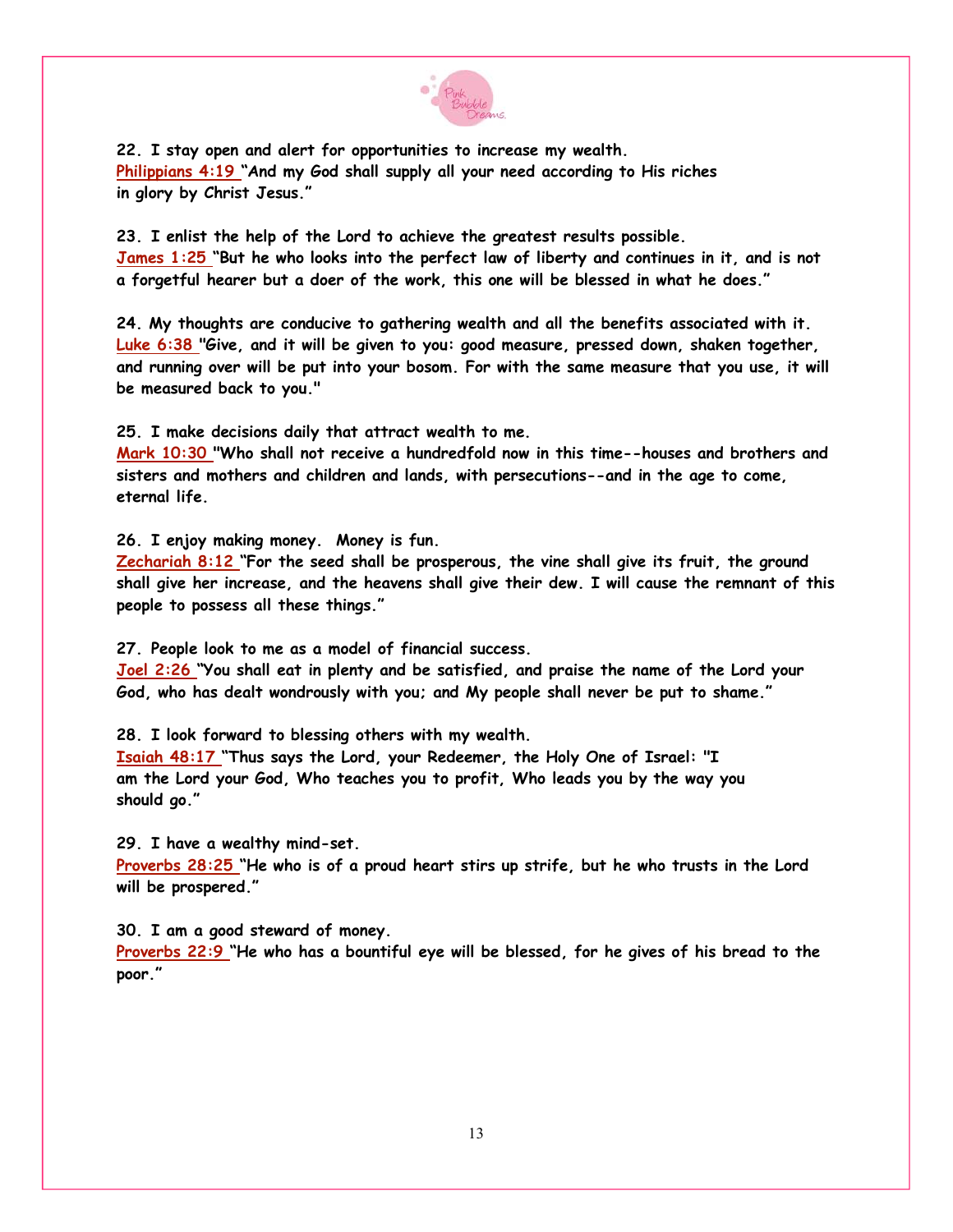

## **Affirmations for Family**

1. I am generous with my love.

Ephesians 3:17 "May Christ through your faith dwell and abide in your hearts! May you be rooted deep in love and founded securely on love."

2. I appreciate my husband and show it daily thru my actions and my words. Romans 12:10 "Love one another with brotherly affection giving precedence and showing honor to one another"

3. My husband I love spending time together.

Romans 15:2 "Let each one of us make it a practice to please his neighbor for his good and for his true welfare, to edify him and build him up spiritually."

4. I attract the perfect man into my life. Proverbs 18:22 "He who finds a wife finds what is good and receives favor from the Lord."

5. My husband and I practice mutual respect for each other.

Ephesians 4:2 "Living as becomes you with complete lowliness of mind and meekness, with patience, bearing with one another and making allowances because you love one another."

6. I treat my husband like my very dearest friend.

1 John 3:16: "A true demonstration of love: This is how we know what love is: Jesus Christ laid down his life for us. And we ought to lay down our lives for each other."

7. My words are loving, nurturing and uplifting to my family. Thessalonians 5:15 "See that none of you repays another with evil for evil, but always aim to show kindness and seek to do good to one another and to everybody."

8. My family is important to me and my words and actions show it. 2 Timothy 2:24 "And the servant of the Lord must not be quarrelsome. Instead, he must be kindly to everyone and mild tempered; he must be a skilled and suitable teacher. patient and forbearing and willing to suffer wrong."

9. God is the head of our family and our home's atmosphere reflects it. Deuteronomy 28:2 - "All these blessings will come upon you and accompany you if you obey the Lord your God."

10. I take time to listen to my children.

Romans 15:7 "Welcome and receive one another, then, even as Christ has welcomed and received you for the glory of God."

11. My family knows that they are my priority. Proverbs 17:6 "Children's children are a crown to the aged and parents are the pride of their children."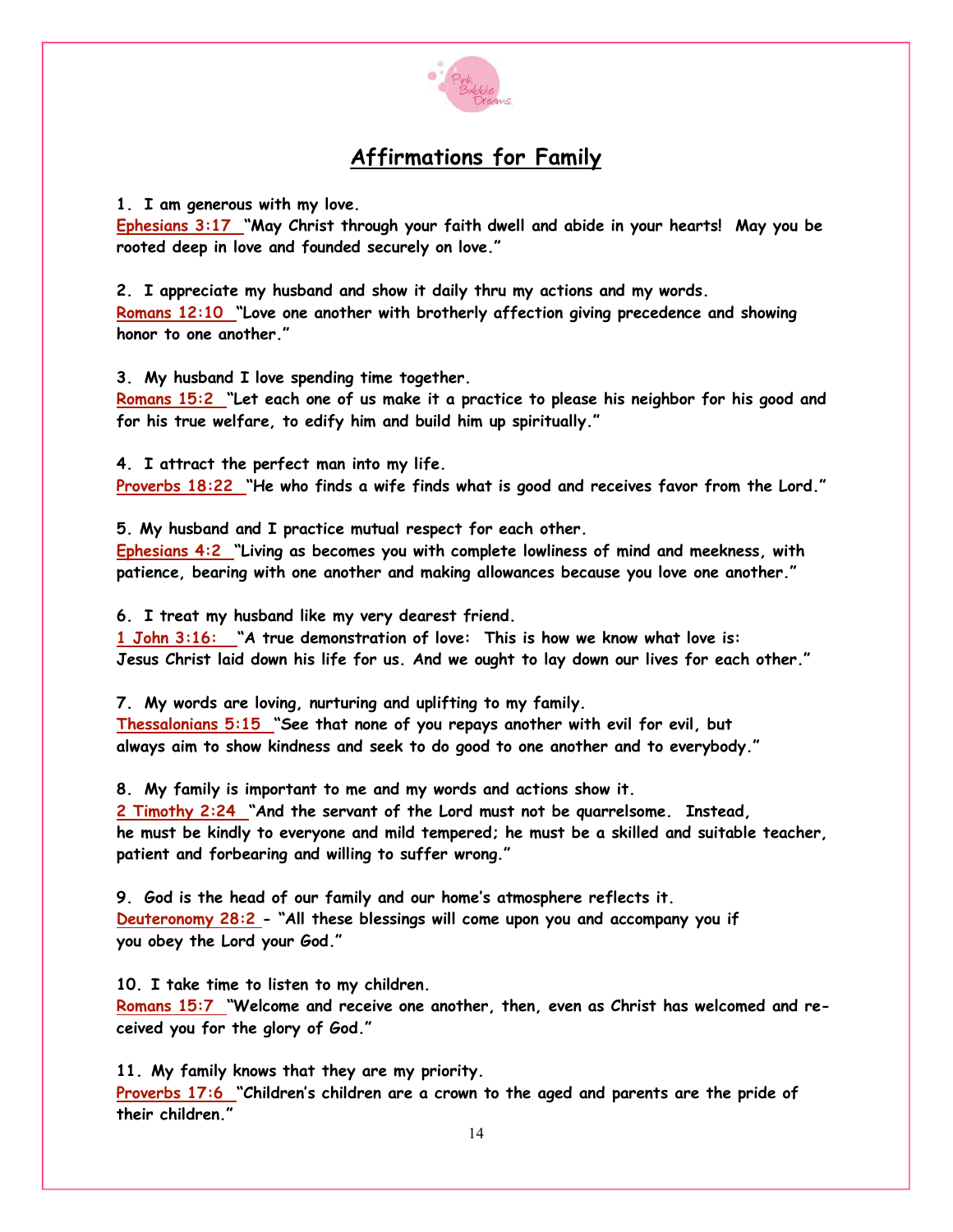

12. I stand in faith during my pregnancy and birth possessing power, love and a sound mind. Exodus 23:25-26 "So you shall serve the Lord your God, and He will bless your bread and your water. And I will take sickness away from the midst of you. No one shall suffer miscarriage or be barren in your land; I will fulfill the number of your days."

13. Our family is blessed because we fear the Lord. Psalm 121:7 - "The Lord will keep you from all harm--he will watch over your life."

14. My children are surrounded by quality God-fearing friends who strengthen their character and draw them closer to God.

Psalm 91:11 - "For he will command his angels concerning you to guard you in all your ways."

15. My husband and I resist temptation that could damage our marriage. My husband and I are united in spirit and purpose. We follow God's perfect will for our lives.

Matthew 26:41 - "Watch and pray so that you will not fall into temptation. The spirit is willing, but the body is weak."

16. I am a blessing to my family. My words and actions demonstrate the love of Christ. Proverbs 16:20 "He who deals wisely and heeds God's word shall find good, and whoever leans on, trusts in and is confident in the Lord-happy blessed and fortunate is he."

17. I discipline our children and provide a loving, spiritually strong home. Hebrews 12:11: "No discipline seems pleasant at the time, but painful. Later on however it produces a harvest of righteousness and peace for those who have been trained by it."

18. I put a guard over my mouth, careful to choose life-giving words. Proverbs 17-22: "A merry heart does good like medicine but a broken spirit dries the bones "

19. My husband and I believe the best about each other. 1 Corinthians  $13:5$ : Love flows through a marriage that lives up to mutual responsibility. "Love is not self seeking, it's not easily angered, it keeps no record of wrong.

20. Our marriage grows stronger daily.

2 Thessalonians 3:3, 5 "The Lord is faithful, and he will strengthen and protect you. May the Lord direct your hearts into God's love and Christ's perseverance."

21. My words follow the law of kindness and love. Luke 6:31 "Do to others as you would have them do to you."

22. My children are disciples of Christ and obedient to His will. Matthew 28:19-20 "Go therefore and make disciples of all the nations and lo, I am with you always."